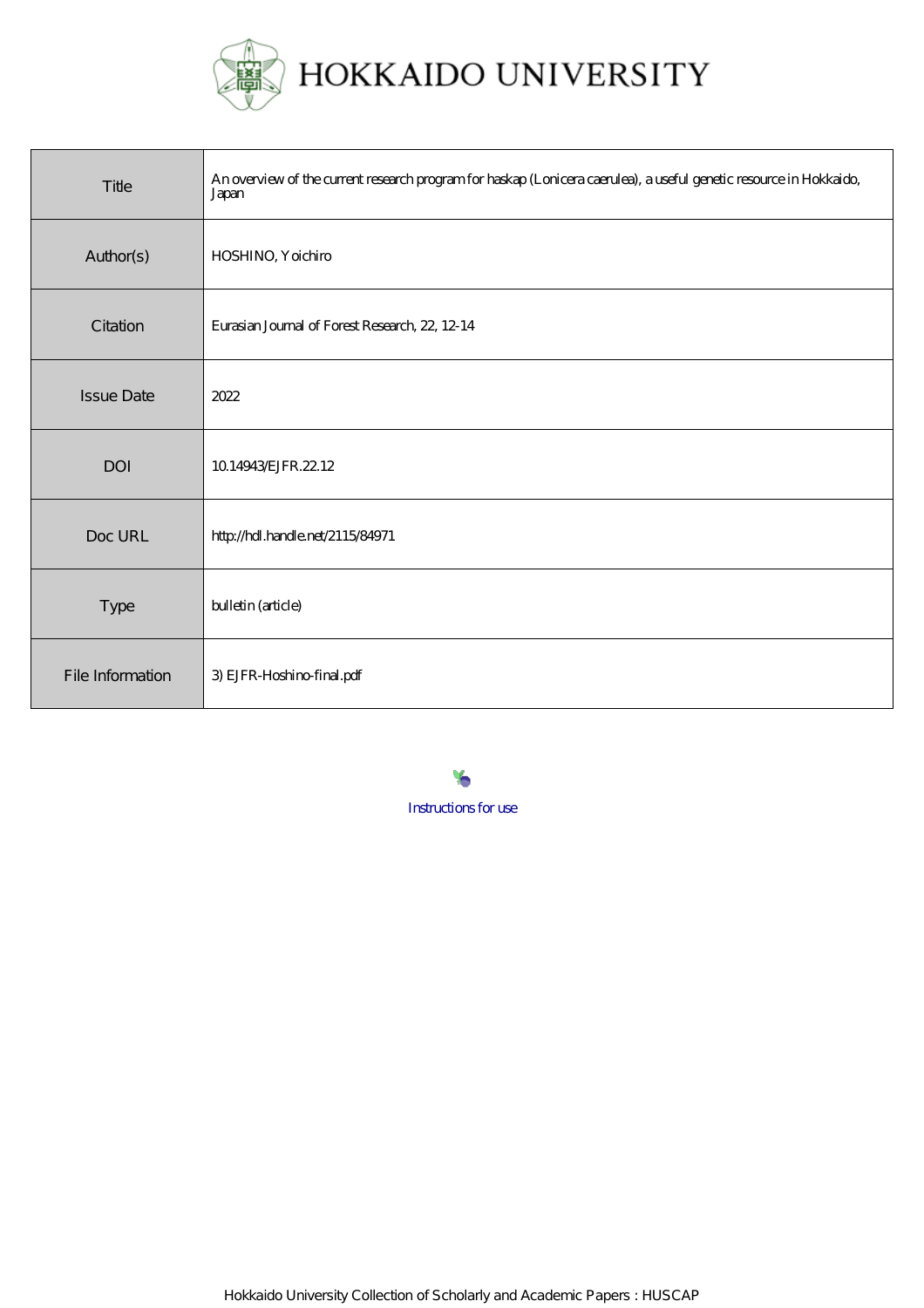# **An overview of the current research program for haskap (***Lonicera caerulea***), a useful genetic resource in Hokkaido, Japan**

## HOSHINO Yoichiro

Field Science Center for Northern Biosphere, Hokkaido University, Sapporo 060-0811, Japan

#### **Abstract**

There are many useful genetic resources as berry crop candidates in Hokkaido, Japan. Representative plant genetic resources are haskap (*Lonicera caerulea*; Caprifoliaceae), *Rubus idaeus* (Rosaceae), *Actinidia arguta* (Actinidiaceae), and so on. Among them, this manuscript focuses on haskap, showing attractive features for commercial production in the Hokkaido regions. In this manuscript, characterization of the wild genetic resources is described. Both diploid  $(2n = 2x = 18)$  and tetraploid  $(2n = 4x = 36)$  were found in Hokkaido. Our study showed that tetraploid haskap populations are widely distributed in Hokkaido, while diploid populations are distributed only in eastern Hokkaido. The factors affecting this distribution pattern are now analyzed. As an attempt to improve haskap accessions, interspecific hybridization has been applied between haskap and Miyama-uguiskagura (*Lonicera gracilipes*), belonging to the same genus as haskap. The interspecific hybrids were fertile and could produce fruits. To characterize the fruit contents of the parental species and interspecific hybrids, liquid chromatography/tandem mass spectrometry (LC/MS) and imaging mass spectrometry were used for detailed analyses.

*Key words*: haskap, imaging mass spectrometry, interspecific hybridization, LC/MS, *Lonicera caerulea*, *Lonicera gracilipes*

### **Introduction**

Wild genetic resources of haskap (*Lonicera caerulea*) are distributed in northern Eurasia and North America as well as in Japan. Commercial production of haskap fruits has been developed in Hokkaido by using wild haskap accessions. For further utilization and conservation of the wild genetic resources of haskap, further research for genetic diversity is needed. An important characteristic of the wild genetic resources is ploidy level in this plant species. There are diploid  $(2n = 2x = 18)$  and tetraploid  $(2n = 4x = 36)$  plants. It is known that these polyploids are distributed in northern Eurasia (Plekhanova et al. 1992). Here, I described the current situation of haskap resources in the Hokkaido region by referring to the study of Miyashita et al. (2011).

Various studies have been conducted to proceed in haskap breeding program and to develop the genetic resources of haskap. Physiological characteristics of seed germination were analyzed in haskap (Phartyal et al. 2009). The seeds of haskap showed morphological dormancy. Endosperm culture was applied to haskap to produce hexaploid plants from the endosperm tissues of tetraploid haskap plants (Miyashita et al. 2009). In this study, an aneuploid plant was produced. This study indicates that the endosperm tissues are useful materials for producing polyploid plants by tissue culture techniques. Various polyploidy haskap plants have been produced by cross-pollination between different polyploid plants (Miyashita and Hoshino 2015). In this study, diploid, triploid, tetraploid, pentaploid, hexaploid and octoploid plants were presented. Interspecific hybrid plants were produced between haskap and the related plants in the same genus (Miyashita and Hoshino 2010). A mechanical harvest machine was examined to harvest

haskap fruits efficiently (Fu et al. 2011). Postharvest ripening procedures were tried to develop for transporting immature haskap fruits to distant places (Yamamoto et al. 2014).

Furthermore, we tried to apply interspecific hybridization to improve the traits of haskap. Miyamauguisukagura (*Lonicera gracilipes*) belongs to the same genus as haskap, and has good-tasting fruit. Therefore, we performed interspecific crosses between haskap and Miyama-uguisukagura. Then, the fruits of interspecific hybrids were analyzed using liquid chromatography/tandem mass spectrometry (LC/MS) and imaging mass spectrometry to evaluate the fruit qualities. In this manuscript, these recent achievements are explained.

## **Distribution of haskap diploids and tetraploids in Hokkaido**

Plekhanova et al. (1992) investigated the ploidy distribution of haskap in northern Eurasia. To clarify the characteristics of the genetic resources of haskap in Hokkaido, we searched for wild haskap to investigate ploidy distribution (Miyashita et al. 2011). Both diploid and tetraploid haskap were found in Hokkaido (Figure 1). The diploid and tetraploid haskap plants were identified with flow cytometry by the measurement of DNA contents. The leaves of the *Capsicum annuum* were used as an internal standard for flow cytometry. The tetraploid plants were widely distributed in Hokkaido. On the other hand, diploid haskap plants were distributed only in eastern Hokkaido. The diploid haskap plants were mainly habited on a wetland in eastern Hokkaido (Figure 2). Currently, only tetraploid haskap plants are used for cultivation. In the future, detailed analyses of the ploidy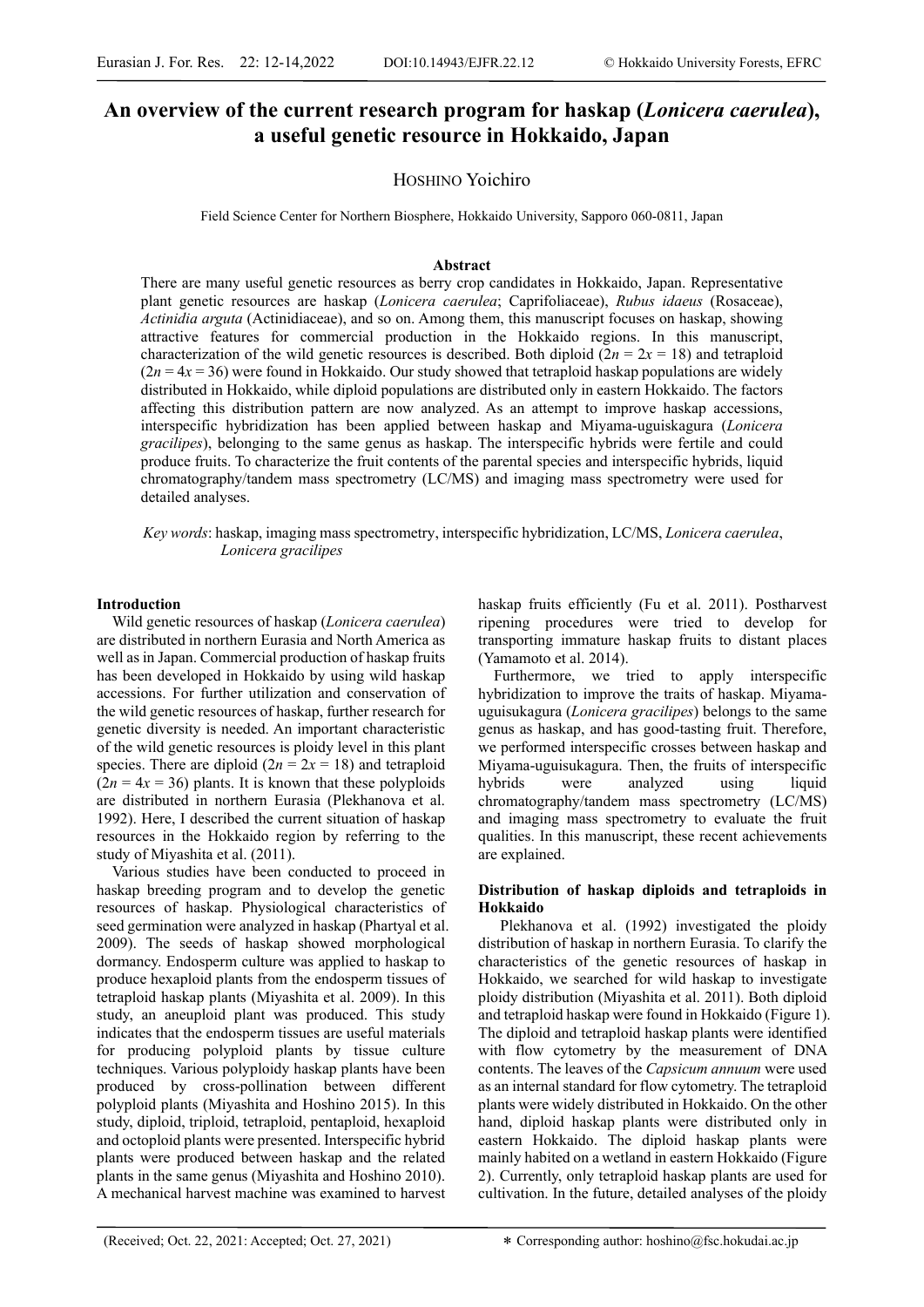distribution patterns of these genetic resources will be investigated.



**Figure 1** Ploidy distribution pattern of haskap in Hokkaido. Diploid and tetraploid plants are localized.



**Figure 2** A typical scene of a wetland in eastern Hokkaido. In this region, the diploid haskap plants are found.

## **Production of new haskap strains using interspecific hybridization and analysis of the fruit qualities by LC/MS and imaging mass spectrometry**

Interspecific hybridization was conducted between haskap and Miyama-uguiskagura to create a variation of haskap fruits. The hybrids could be efficiently produced, when Miyama-uguiskagura and haskap were used as the seed and the pollen parents, respectively. By using the tetraploid Miyama-uguiskagura and the tetraploid haskap for crossing, the interspecific hybrids became amphidiploid. Therefore, the hybrid plants could produce fruits. The fruit morphology showed intermediate traits of the parents (Figure 3). The fruits were analyzed with LC/MS and imaging mass spectrometry to characterize the fruit contents of Miyama-uguisukagura, haskap, and the interspecific hybrids (Fujita et al. 2020a; Fujita et al. 2020b). Miyama-uguisukagura has red and haskap has dark purple fruits, while the interspecific hybrid fruits have intermediate red-purple fruit color. Analysis of anthocyanins revealed that anthocyanins were localized

in the skin of the fruits.

Regarding the amount of pigment, the interspecific hybrids tended to be intermediate between the parents.



**Figure 3** The fruit of interspecific hybrid between Miyamauguisukagura and haskap. The fruit shows intermediate characteristics between Miyama-uguisukagura and haskap.

However, quantitative analysis of the various anthocyanins, cyanidin 3,5-diglucoside and peonidin 3,5-diglucoside were higher in concentration than those of the parents. These anthocyanin distribution patterns might involve the fruit morphology. Further research is now in progress to elucidate the changes of anthocyanin accumulation in the hybrid fruits by analyzing biosynthetic pathways of anthocyanins.

## **Conclusion**

This research is needed to conserve the wild haskap genetic resources by evaluating the genetic diversity. For sustainable utilization of haskap genetic resources, "wise use" will be needed based on scientific knowledge.

#### **Acknowledgments**

I would like to thank everyone in my laboratory involved in this project. This work was partially supported by the Japan Society for the Promotion of Science (JSPS) KAKENHI.

#### **References**

- Fujita R., Hayasaka T., Jin S., Hui S.-P., Hoshino Y. (2020a) Comparison of anthocyanin distribution in berries of Haskap (*Lonicera caerulea* subsp. *edulis* (Turcz. ex. Herder) Hultén), Miyama-uguisukagura (*Lonicera gracilipes* Miq.), and their interspecific hybrid using imaging mass spectrometry. Plant Science, 300: 110633.
- Fujita R., Jin S., Hayasaka T., Matoba K., Hoshino Y. (2020b) Evaluation of fruit anthocyanin composition by LC/MS in interspecific hybrids between Haskap (*Lonicera caerulea* subsp. *edulis* (Turcz. ex. Herder) Hultén) and Miyama-uguisukagura (*Lonicera gracilipes* Miq.). The Horticulture Journal, 89: 343- 350.
- Fu L, Okamoto H., Hoshino Y., Esaki Y., Kataoka T., Shibata Y. (2011) Efficient harvesting of Japanese blue honeysuckle. Engineering in Agriculture, Environment and Food, 4: 12-17.